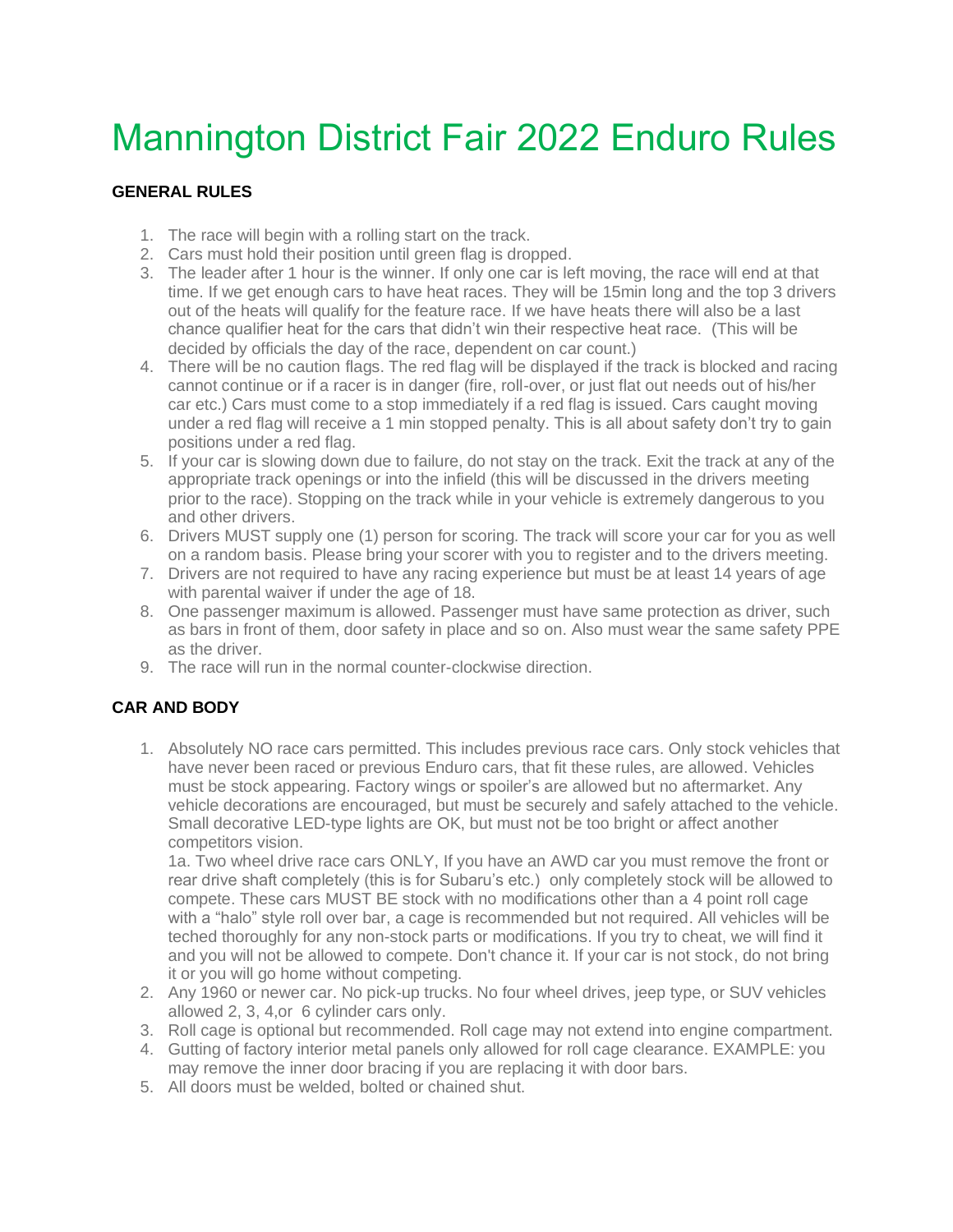- 6. Remove all chrome molding, glass, including head lights, mirrors & windshield. Tail lights and door handles may be removed.
- 7. A minimum of 3 vertical steel bars, minimum 1/4" diameter, or screens must be used in front of driver and/or passenger or you may leave the factory windshield but all other glasses must be removed and cleaned out of your car prior to inspection.
- 8. All flammable material such as floor mats/carpet, head liners, rear seats, plastic, wiring etc. must be removed.
- 9. Complete bumper to bumper steel uni-body/frame must be retained. No weight reduction permitted.
- 10. The stock steel unaltered floor pan, firewalls and trunk must be retained.
- 11. Cars must retain their strictly stock appearance, no cutting, chopping, channeling or shortening allowed. Hoods and trunk lids must be kept in place at all times, bolt, band or wire trunk lids and hoods, down if they come open during the race at any point your automatically going to be blacked flagged for safety and asked to stop the race.
- 12. Window nets or wire mesh are recommended but not mandatory.
- 13. Front & rear inner fenders may be removed. Wheel wells may be trimmed for tire clearance only.
- 14. No added weight allowed. No spare tire, spare battery, spare parts, water bottles, jacks or tools etc. allowed in the vehicle.

#### **SUSPENSION, TIRES AND WHEELS**

- 1. Suspension parts must remain absolutely stock for that make and model car. No spacers, lumber or chains etc. may be used to alter stock suspension of the vehicle.
- 2. Springs must be OEM. No overload shocks with coil over springs. One spring and shock in original mount only.
- 3. Stock wheels only. No racing wheels or offset wheels or bead locks permitted. No double tires. no truck tires, no mud tires, no studded tires. All season radials, winter tread and retread OK. Please remove all wheel weights prior to inspection. Tire tubes are permitted

#### **ENGINE**

- 1. The engines must be strictly stock/factory for that model and make and in its original mounts. No aftermarket external oil coolers allowed.
- 2. A/C and heat components and smog components may be removed.
- **3. Air cleaner to oil pan must all be factory equipment for that vehicle!!**
- **4. NO TURBO OR SUPERCHARGED CARS ALLOWED FACTORY OR NOT.**
- **5. A simple bolt on cold air intake is allowed.**
- 6. Radiators must remain factory and in the stock location.

#### **TRANSMISSION & DRIVELINE**

- 1. Stock transmission and rear end only. You may weld the spider gears to make it positive traction only!
- 2. No aftermarket transmission coolers, if your car is equipped with a transmission cooler you must leave it in the factory position.

#### **MISCELLANEOUS**

.